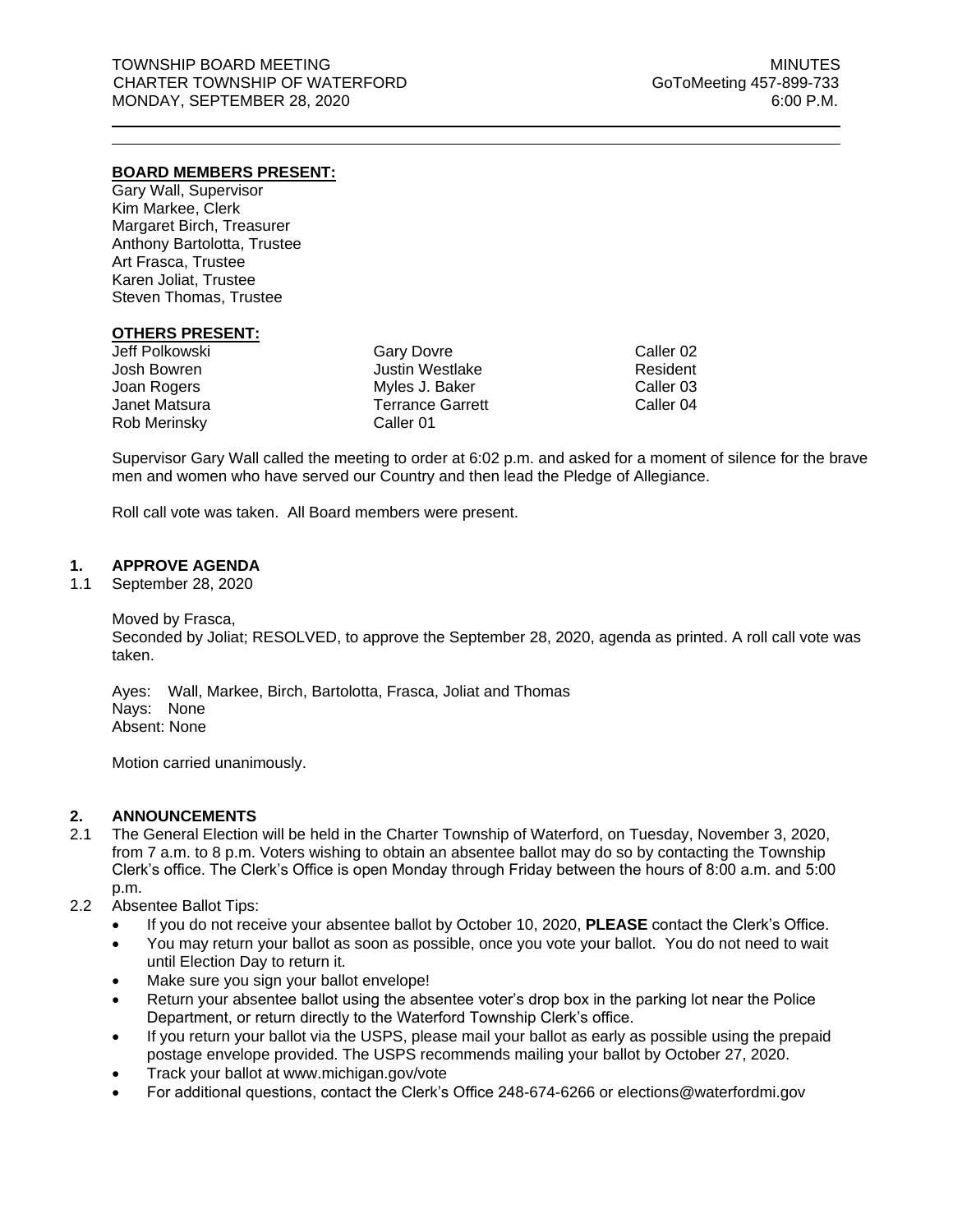- 2.3 Waterford Youth Assistance will begin conducting a shoe drive starting on Thursday, September 10th to raise funds for WYA programs. Waterford Youth Assistance will earn funds based on the total weight of the shoes collected as Funds2Orgs will purchase all of the donated footwear. Dollars earned will help support family education programs, mentoring programs, youth scholarship and recognition programs, low income families with financial needs, and continue youth casework services. Anyone can help by donating gently worn used, or new shoes to any of the following locations: Recovered Chiropractic: 5140 Highland Road, Waterford, Waterford Township Town Hall: 5200 Civic Center Drive, Waterford, and Crave Nutrition: 2891 Pontiac Lake Road, Waterford. The WYA Shoe Collection Drive will run from September 10 through November 9.
- 2.4 It's not too late to respond to the 2020 Census. The census provides critical data that lawmakers, business owners, teachers, and many others use to provide services, products, planning, and support for you and our community. Every year, \$675 billion in federal funding goes to hospitals, fire departments, schools, roads, and other resources based on census data. It is estimated that each Census response impacts local funding by approximately \$18,000 over the course of 10 years. Take 10 minutes today to complete the Census online at www.2020census.gov or by phone 800-923-8282. Your action today helps shape Waterford's future for the next 10 years.

Visit Waterford Township's Census information page at www.waterfordmi.gov/census for details, resources, videos and more! And remember our Waterford 2020 Census Slogan – I count, You count, We count, Everyone counts. Get counted, It counts!

## **3. Consent Agenda**

*Board Members may remove items from the Consent Agenda for discussion purposes or for the purpose of voting in opposition. Public comment for items removed from the consent agenda may be received in the same manner immediately following the Consent Agenda.*

- 3.1 September 14, 2020, Meeting Minutes
- 3.2 September 28, 2020, Bill Payment
- 3.3 Receive the Treasurer's Office August 2020 Report
- 3.4 Appoint Sue Camilleri to the Library Advisory Board

Current Library Advisory Board member Nicole Alef has resigned effective August 31, 2020. Nicole has served the Township faithfully in her role and we appreciate her contributions as a member of the Library Advisory Board. Ms. Alef's appointment was approved through December 31, 2020.

To fill this vacancy, I respectfully request the Township Board's approval for the appointment of Waterford resident and former Township Clerk Sue Camilleri to the Library Advisory Board for a term September 29, 2020 – December 31, 2023. This first term will cover the remainder or Ms. Alef's appointment through December 31, 2020, and continue through the standard three-year length for which Library Advisory Board members are appointed to serve.

The Library Advisory Board is responsible for working with the Director to establish long-range planning and goal setting for the Township library operations.

Ms. Camilleri is an avid supporter of the Waterford Township public library and its programs, longtime resident of the community, and served as the Township Board liaison to the Library Advisory Board during her tenure as Waterford Township's Clerk. Sue possesses the knowledge, experience, commitment and enthusiasm to help steer the Library in a positive direction to continue providing a robust range of services to the community. Sue's contributions and unique insights will be to the benefit of the Library and the Waterford community as a whole.

Joan Rogers, Library Director also supports this recommendation.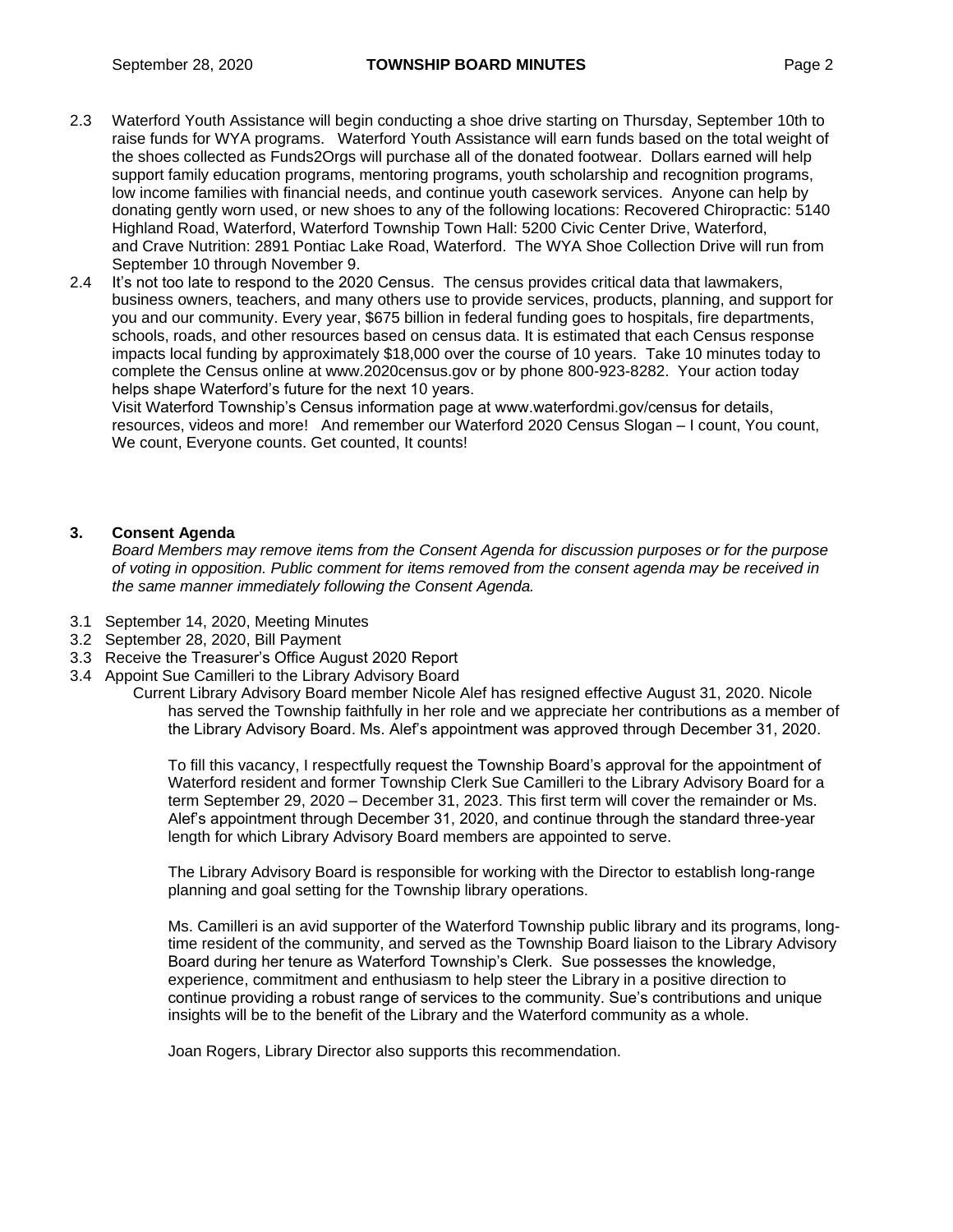3.5 Reappoint John Barker & Nick Ristich to Hess-Hathaway Advisory Committee

I respectfully request the Township Board's approval for the reappointment of Waterford Township residents John Barker and Nick Ristich to the Hess-Hathaway Advisory Committee for three-year terms to expire March 1, 2023.

Both John and Nick have served on this Advisory Committee for a number of years, and will continue to offer experience, knowledge and dedication for Waterford Township, Waterford Parks and Recreation, and the Hess-Hathaway Park. I feel confident in their abilities to be effective in performing the duties required by members of this Committee.

Moved by Frasca, Seconded by Joliat; RESOLVED, to approve Consent Agenda items 3.1 and 3.5. A roll call vote was taken.

Ayes: Wall, Markee, Birch, Bartolotta, Frasca, Joliat and Thomas Nays: None Absent: None

Motion carried unanimously.

# **4. Board Liaison Reports (Verbal)**

#### Trustee Bartolotta:

Discussed the September 21, 2020, Eagle Lake Board meeting.

#### Supervisor Wall:

Supervisor Wall provided a COVID-19 bi-weekly update by Zip Code. There have been no deaths since August 18, 2020.

|               | 48327 | 48328 | 48329 |
|---------------|-------|-------|-------|
| Sept 14 Cases | 193   | 276   | 246   |
| Deaths        |       | 14    | 12    |
| Sept 28 Cases | 205   | 288   | 256   |
| Deaths        | 4     | 14    | 12    |

The Governor has lifted some restrictions, effective October  $9<sup>th</sup>$ , and may be able to return to live Board meetings depending on numbers and social distancing guidelines.

## Real Men Wear Pink

Starting Thursday, October 1, 2020, is Breast Cancer Awareness Month. Supervisor Wall is takin part in Real Men wear Pink. If you would like to donate, please visit the Township web-site. Cancer is a horrible thing and anything we can do to help it out is appreciated. We'll make this the best we can make it.

## Clerk Markee –

Library Advisory Board: The carpet in the entry of the Library is complete. There are only 10 people allowed in the building at a time.

Parks and Recreation: The last movie night earned over \$3,000.

The Absentee Ballots have mailed. Please contact the Clerk's office if you do not receive your ballot.

## Trustee Frasca

Hess Hathaway Advisory Committee: The Park is open! Please visit the website for events.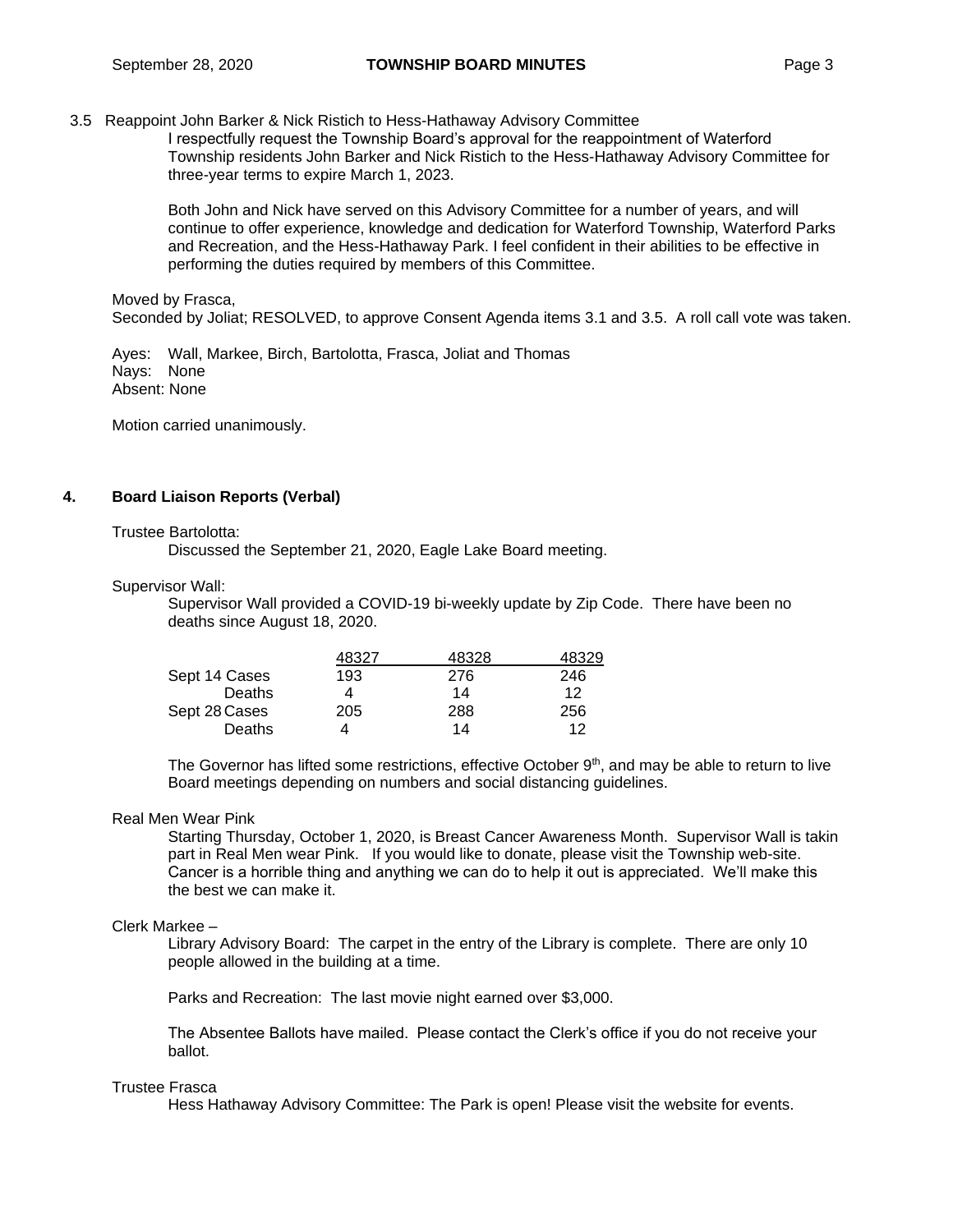# **5. Open Business**

5.1 **Possible Adoption of Zoning Ordinance 2020-Z-007, 5438 & 5446 Cooley Lake Road; Rezone form PL to R1-B, Single Family Residential.**

The following memo was received from Jeffrey Polkowski, Superintendent of Planning and Zoning.

| <b>Current Zoning:</b>  | <b>PL-Public Lands</b>          |
|-------------------------|---------------------------------|
| <b>Proposed Zoning:</b> | R-1B, Single-Family Residential |
|                         |                                 |

**Master Plan:** Single Family

The applicant is seeking to gain approval for a rezoning request from PL, Public Lands to R-1B, Single-Family Residential. While the applicant has submitted a conceptual site plan for review, this is not part of this rezoning review.

## **Zoning History**

1950 – 1975 AG-1, General Agriculture

1975 – 1976 AG-1, General Agriculture and C-2, General Business (Note: at this time, 385 ft. of the southerly (lot 13-33-126-001, from Cooley Lake Rd. inward was zoned C-2, General Business District).

1976 – 1989: R-1A, Single Family Residential along with C-2, General Business (East 385 feet. of 13-33-126-001).

1989 – 2010: The east 495 of both lots, 13-28-378-002 and 13-33-126-001 were zoned C-2, General Business District. The westerly portion of the "subject property", both lots, was zoned R-1A, Single Family Residential District.

2010 – Present: The subject property in its entirety, has been zoned PL, Public Lands District.

## **Project History**

This rezoning application is by Kanti Dhandha, who has owned the subject property since 1990. Mr. Dhandha has also provided a letter outlining additional background information on the property (see attached).

As you will note in the zoning history, a portion of this property was zoned for commercial business starting in 1975 but had been used for a party store/convenience store dating back to the 1960s. The commercial store was demolished in 2001 and the property has remained vacant to the present time.

In 2010, the Township updated the Zoning Ordinance and land use maps for the community. At that time and when considering the subject property's vacant status, its irregular size, access to Cooley Lake Rd. and proximity to the Township's Elizabeth Lake Woods Park, the PL, Public Lands District was assigned as the most suitable zoning classification. After reviewing the applicant's rezoning application with the Waterford Parks and Recreation Department, at this time, the Department is not in a position to pursue purchasing the property for a potential secondary access to the Township's Elizabeth Lake Woods Park under the current Public Lands zoning classification.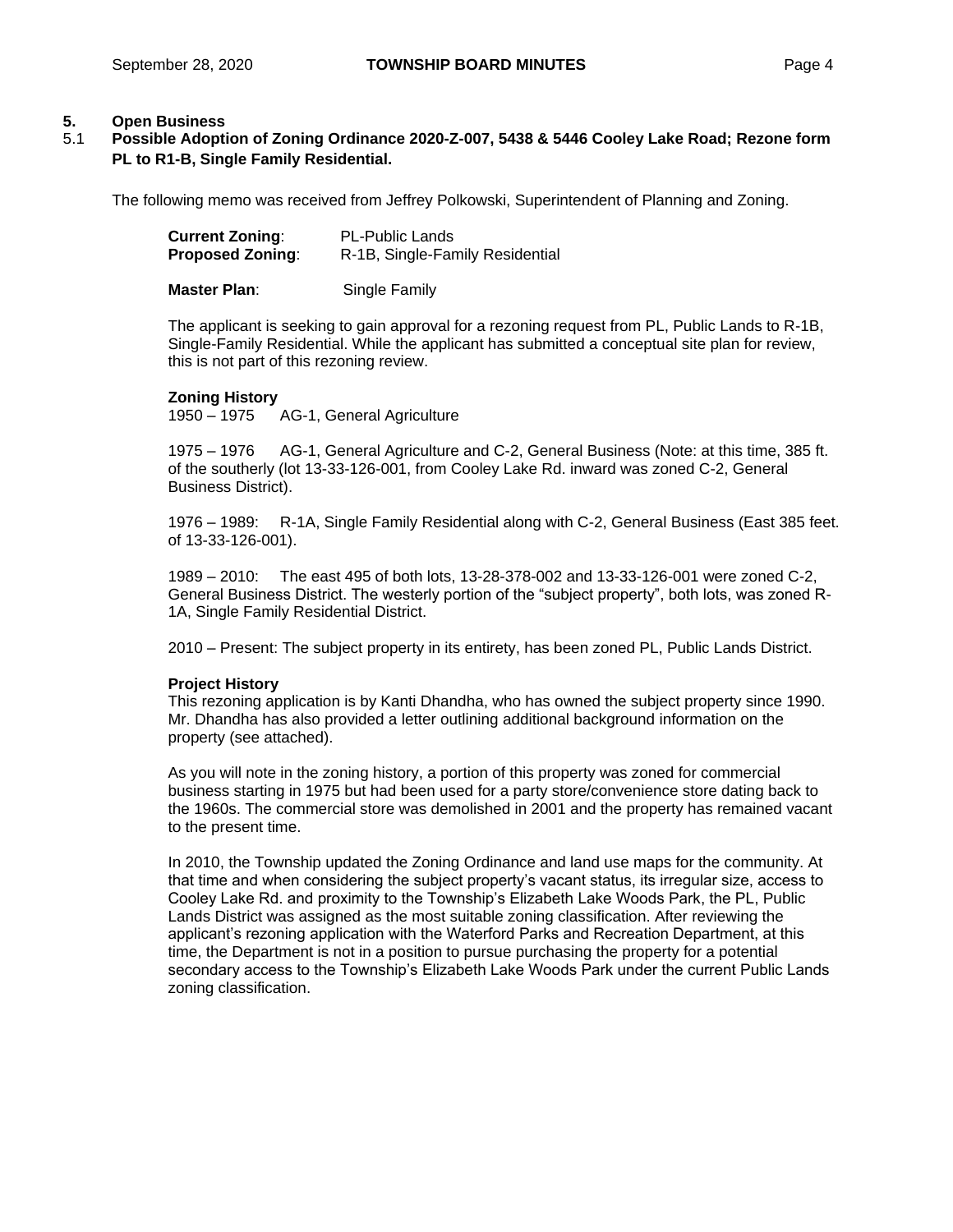Possible Adoption of Zoning Ordinance 2020-Z-007, 5438 & 5446 Cooley Lake Road; Rezone form PL to R1-B, Single Family Residential Continued.

The subject property consists of two parcels. Township records show that the northerly most parcel has 65 feet of width and 1345 feet of depth for a total of 2 acres. The southerly parcel has 66 feet of width and 1345 feet of depth for a total of approximately 2 acres. As with the Brookhaven Ct. subdivision to the north and the Waterford Preserves Condominium development to the south, the subject property is impacted by regulated wetlands associated with the adjacent Clinton River to the west. It is estimated that approximately 50% of the total land area of 4 acres is impacted by these associated wetlands.

In 1998, the Waterford Preserves Condominium development was constructed. At that time, the developer of that project contemplated a future phase that involved the applicant's property and the condominium plan showed Ashby Ct. connecting to the property. The acquisition of the subject property never occurred. However, at that time, when considering the subject property's constraints with regard to width, depth and wetlands, it made sense to consider combining it into the Waterford Preserves project for a feasible "future phase."

Please note that upon learning that the applicant, Mr. Dhandha had considered to develop the subject property and applied for this rezoning, the Waterford Preserves Condominium Association had submitted a letter (2018) opposing any proposed road connection to Ashby Ct., a private Road.

The Planning Commission heard this application during the November 29, 2018 special meeting and issued an unfavorable recommendation to the Township Board which was scheduled to hear this case on December 12, 2018. It was discovered that due to an error in the public notices, only a single resident of the Waterford Preserves

Condominium was notified which invalidated the public meeting for this request.

## **Zoning Ordinance: Termination of Public Lands**

The termination of the PL, Public Lands zoning designation is identified under Section 3-503.5 as stated below:

*3-503.5. Termination of Public Use on a Zoning Lot. Upon sale or other final release of property by a governmental agency, noncommercial educational agency, or religious organization, a zoning lot in the PL district may be returned or altered to a zoning classification which applied to the zoning lot prior to the establishment of the PL district and which conforms to the Master Plan future land use designations of the surrounding zoning lots.*

## **Master Plan Designation**

The Master Plan indicates that these parcels are designated as Public and Open Space: Public Lands. The primary land use within the Single Family designation is centered around single family dwelling units, as defined under Public Act 230 of 1972, as amended. This designation provides for a limited range of single family density classifications, from a low density of one dwelling unit per acre, to a high density of 5.5 dwelling units per acre.

## **Planning Commission Recommendation and Findings**

At the regularly scheduled August 25, 2020 Planning Commission meeting a motion was made by Commissioner Sintkowski and Supported by Commissioner Bartolotta to forward a favorable recommendation in Case No. 18-11-01 on to the Township Board, to rezone the subject property of this application from PL, Public Lands to R-1B, Single-Family Residential District based on the following findings and conclusions under the Ordinance approval recommendation guidelines which are based on assessment of the information and statements presented in this case by or for the Township Staff, Applicant, and members of the public. Finding that: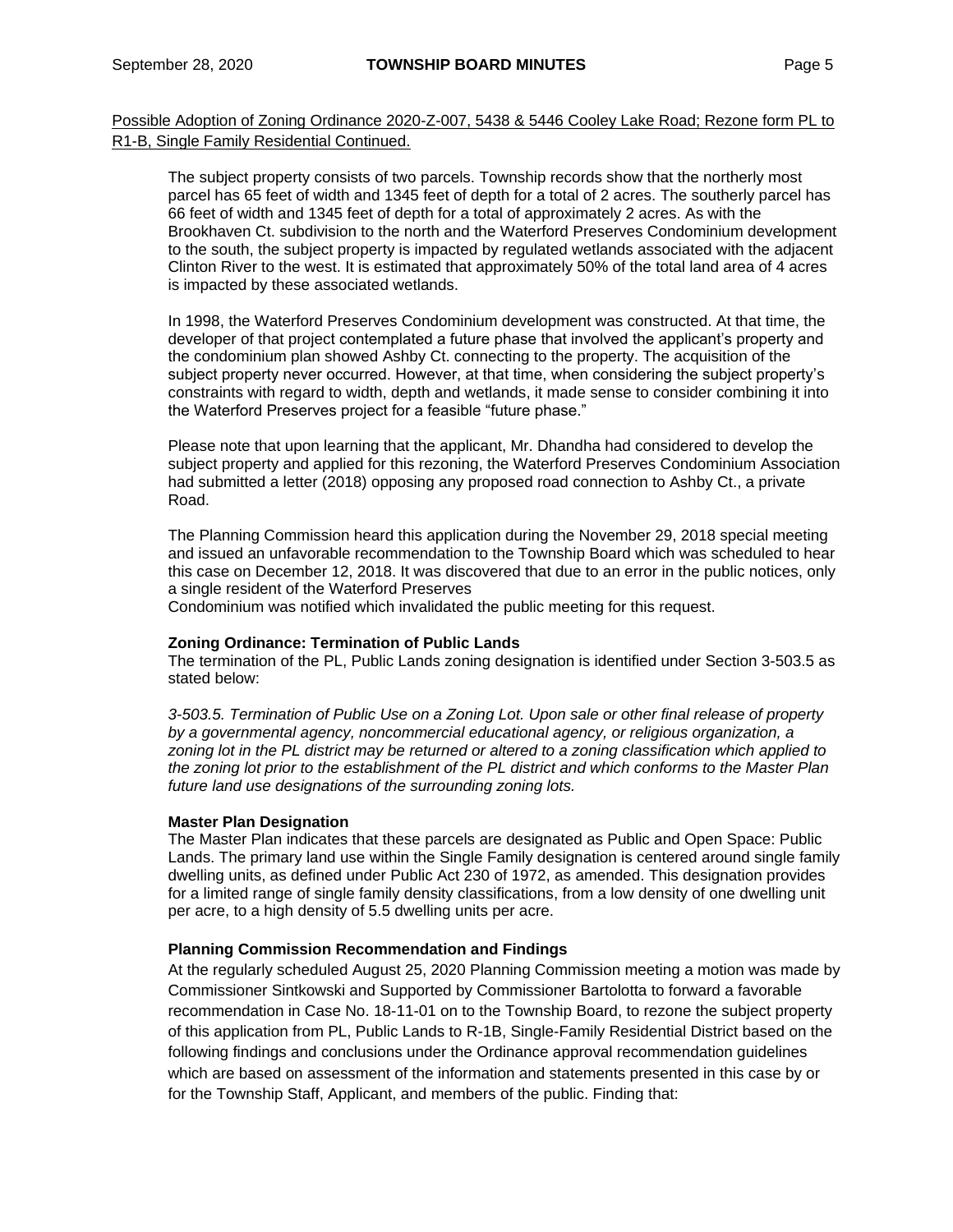Possible Adoption of Zoning Ordinance 2020-Z-007, 5438 & 5446 Cooley Lake Road; Rezone form PL to R1-B, Single Family Residential Continued.

- *A. The requested zoning change is consistent with the adopted Master Plan as amended.*
- *B. The requested zoning change is consistent with existing uses and zoning classifications of properties within the general area of the subject zoning lot.*
- *C. The subject zoning lot is physically suitable to provide all dimensional and site requirements for the range of uses permitted under the proposed zoning classification.*
- *D. The trend of development in the general area of the subject zoning lot is consistent with the requested zoning change.*
- *E. The Township and other public agencies do possess the capacity to provide all utility and public safety services that would be required for the range of land uses permitted under the proposed zoning classification.*
- *F. The requested zoning change and the resulting range of uses permitted under the proposed zoning classification will not result in any significant environmental impacts.*
- *G. The proposed zoning amendment will not be detrimental to the public interest.*

The motion was carried unanimously (7-0) **Motions**

Based upon the Planning Commission's favorable recommendation at the August 25, 2020 regular meeting for this rezoning case, should the Board want to consider adopting the requested rezoning to R-1B, Single Family Residential, the appropriate motion would be to introduce the attached Ordinance and schedule it for possible adoption at the September 28, 2020 meeting.

However, if the Board does not want to adopt the requested rezoning, the appropriate motion would be to not introduce the Ordinance and deny the rezoning.

Staff will be available at Monday's meeting for any questions on this case. However, if you have any questions in advance of the meeting, please contact this office.

### STATE OF MICHIGAN COUNTY OF OAKLAND ORDINANCE NO. 2020-Z-007 **ZONING ORDINANCE MAP AMENDMENT**

An ordinance to amend the Waterford Township Zoning Ordinance by rezoning a parcel of property and amending the Zoning Map.

THE CHARTER TOWNSHIP OF WATERFORD ORDAINS:

## *Section 1 of Ordinance*

The parcels of property that are assigned tax parcel numbers 13-28-378-002 and 13-33-126-001, with current addresses of 5438 & 5446 Cooley Lake Road are rezoned from **PL, Public Land District to R-1B, Single-Family Residential District,** with the Zoning Map that is adopted by and made part of the Waterford Township Zoning Ordinance in Section 3-101, to be changed and amended to reflect this rezoning.

# *Section 2 of Ordinance*

The effective date of this ordinance shall be on the  $8<sup>th</sup>$  day after publication, or a later date as provided in the Michigan Zoning Enabling Act for when a petition for voter referendum on this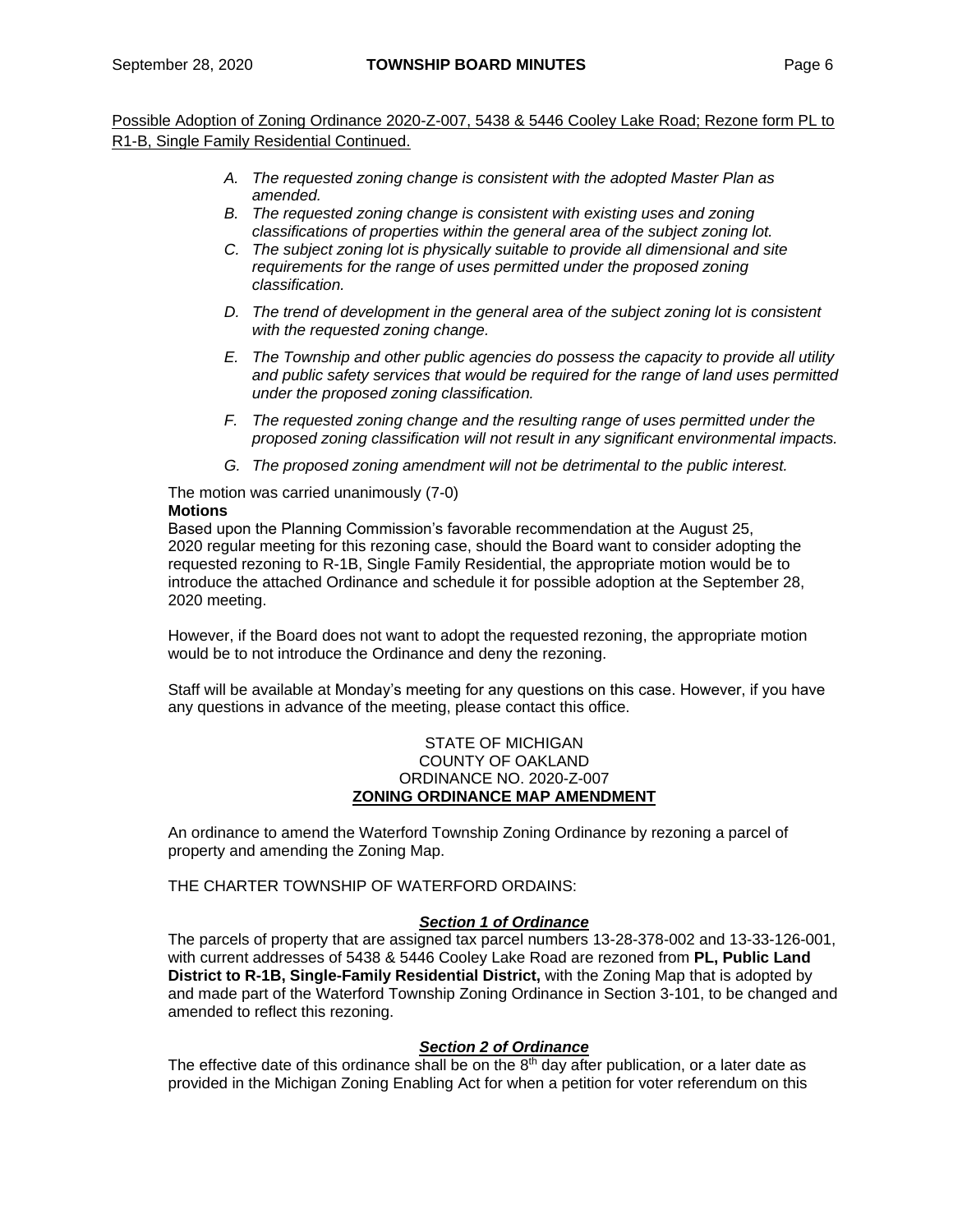Possible Adoption of Zoning Ordinance 2020-Z-007, 5438 & 5446 Cooley Lake Road; Rezone form PL to R1-B, Single Family Residential Continued.

Ordinance and/or a notice of intent to submit such a petition is timely filed with the Township Clerk.

# **CERTIFICATION**

I certify that this Zoning Ordinance Map Amendment Ordinance was adopted by a majority vote of the members of the Board of Trustees of the charter Township of Waterford at a meeting duly called and held on

CHARTER TOWNSHIP OF WATERFORD

\_\_\_\_\_\_\_\_\_\_\_\_\_\_\_\_\_\_ \_\_\_\_\_\_\_\_\_\_\_\_\_\_\_\_\_\_\_\_\_\_\_\_\_\_\_\_\_\_\_ Date **Date** Kim Markee, Township Clerk

Jeff Polkowski, Superintendent of Planning and Zoning addressed the Board and provided an overview of the Zoning Ordinance Map Amendment, 2020-Z-007.

Supervisor Wall stated they are proposing two single family homes.

Township Attorney stated that the proposed rezoning would not absolutely and positively prohibit more than two single family homes. However, the applicant would have a very steep uphill climb to be approved for more than two.

Supervisor Wall asked if there were anyone from the public that would like to make a comment. Clerk Markee stated to press \*6 if you would like to speak. No one addressed the Board.

Moved by Joliat, Seconded by Birch, RESOLVED, to adopt Zoning Ordinance Map Amendment 2020-Z-007, for rezoning from PL, Public Land District, to R1-B, Single Family Residential District. A roll call vote was taken.

Ayes: Wall, Markee, Birch, Bartolotta, Frasca, Joliat and Thomas Nays: None Absent: None

Motion carried unanimously.

## **6. New Business**

6.1 Campus Waste & Recycling Removal Contract

The following memo was received from Russell D. Williams, DPW Director.

Please review the attached memo from Mr. Justin Westlake, DPW Facilities & Operations Superintendent in reference to campus waste and recycling disposal.

Per the Waterford Township Procurement Policy, sealed bids were accepted and opened on September 1, 2020 in the townhall auditorium in the presence of Mr. Gary Wall, Waterford Township Supervisor, Ms. Kimberly Markee, Waterford Township Clerk, Ms. Dawn Cito, Waterford Township Purchasing Account Coordinator and Mr. Justin Westlake, Waterford Township DPW Facilities and Operations Superintendent.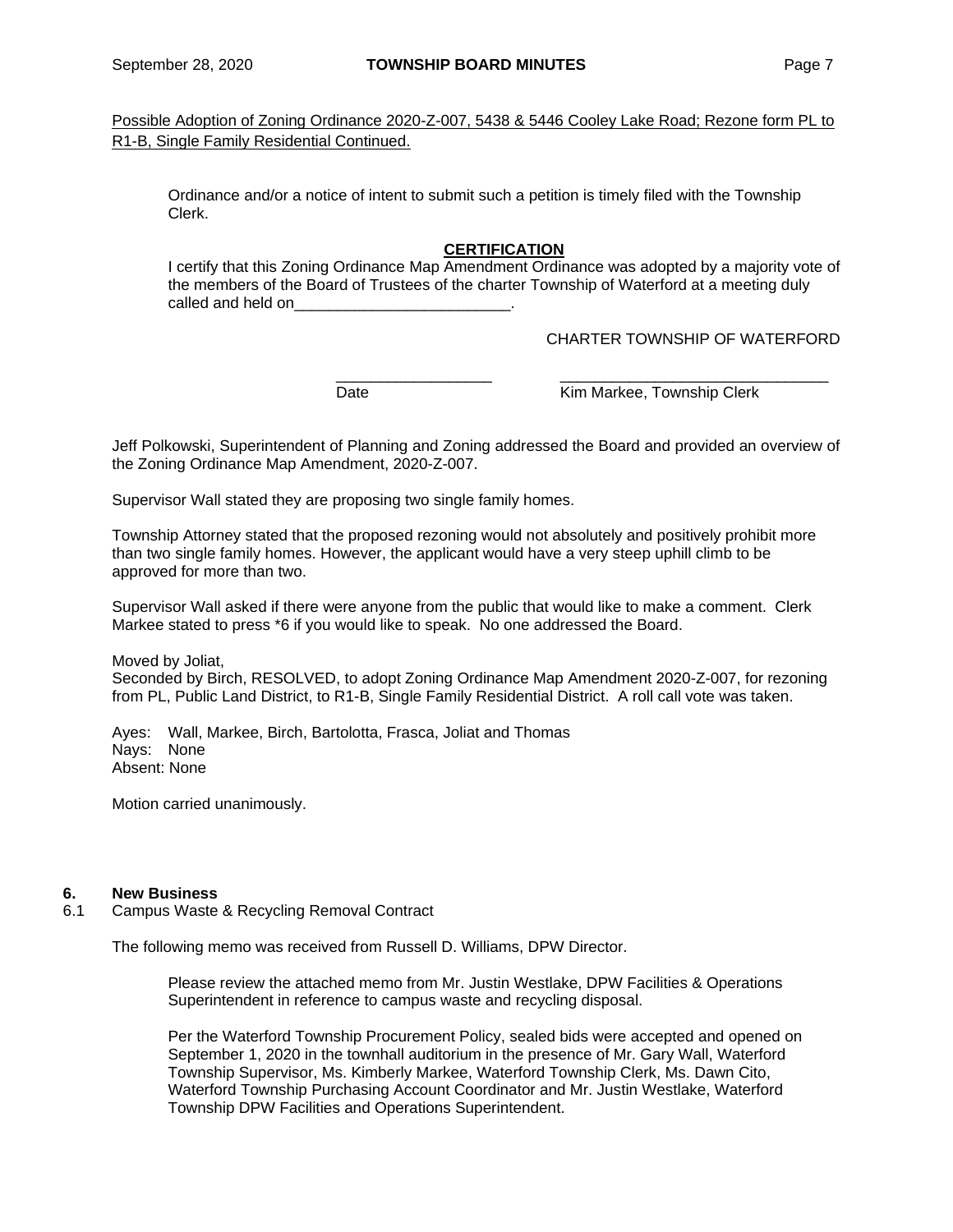Campus Waste & Recycling Removal Contract Continued.

#### **Requested Board Action Award contract DPW-20-01 to Advanced Disposal, a three-year campus wide waste and recycling disposal contract for \$55,967.59.**

Clerk Markee inquired if this included recycling. Justin Westlake advised it includes dumpster recycling on the campus and some of the fire stations.

Clerk Markee inquired about the pricing as at the bid opening

Trustee Bartolotta inquired about the quantities of pick up at the DPW vs. other departments.

Township Attorney addressed the Board of Trustees.

Moved by Markee,

Seconded by Joliat, RESOLVED, to award the three-year (2021-2023) campus wide waste and recycling disposal contract for \$55,967.59 to advanced Disposal, Contract DPW-20-01 for trash and recycling removal. A roll call vote was taken.

Ayes: Wall, Markee, Birch, Bartolotta, Frasca, Joliat, and Thomas Nays: None Absent: None

Motion carried unanimously.

# **6.2 Purchase of (3) Marked Police Patrol Vehicle**

The following memo was received by Police Chief Underwood.

We have identified three marked patrol fleet vehicles that need to be replaced due to age and mileage. These vehicles are older and approaching one hundred thousand miles. As these vehicles have aged, mechanical failure and maintenance costs have increased.

We closely monitor the age and condition of our entire fleet and replaced two (2) marked police vehicles in the 2019 budget year. Once again, our intention is to purchase several new patrol vehicles and sell the same number from our current patrol fleet at auction. We will sell the highest mileage/oldest vehicles and rotate the new vehicles into the patrol fleet.

Our patrol vehicles are used by uniformed Officers for daily patrol, traffic details, school liaison activities, and all other uniformed special assignments. These vehicles are assigned as needed and routinely rotated throughout the fleet as necessary.

The vehicles for the proposed purchase are listed below:

| Vehicle | Model                              | Unit Price |                   | Total      |
|---------|------------------------------------|------------|-------------------|------------|
|         | 2021 Utility (3) Police Package    | 38,937.67  | 116,813.00        |            |
|         | Lighting/accessories/build out (3) |            | 12,500.00         | 37,500.00  |
|         |                                    |            | <b>Total Cost</b> | 154,313.00 |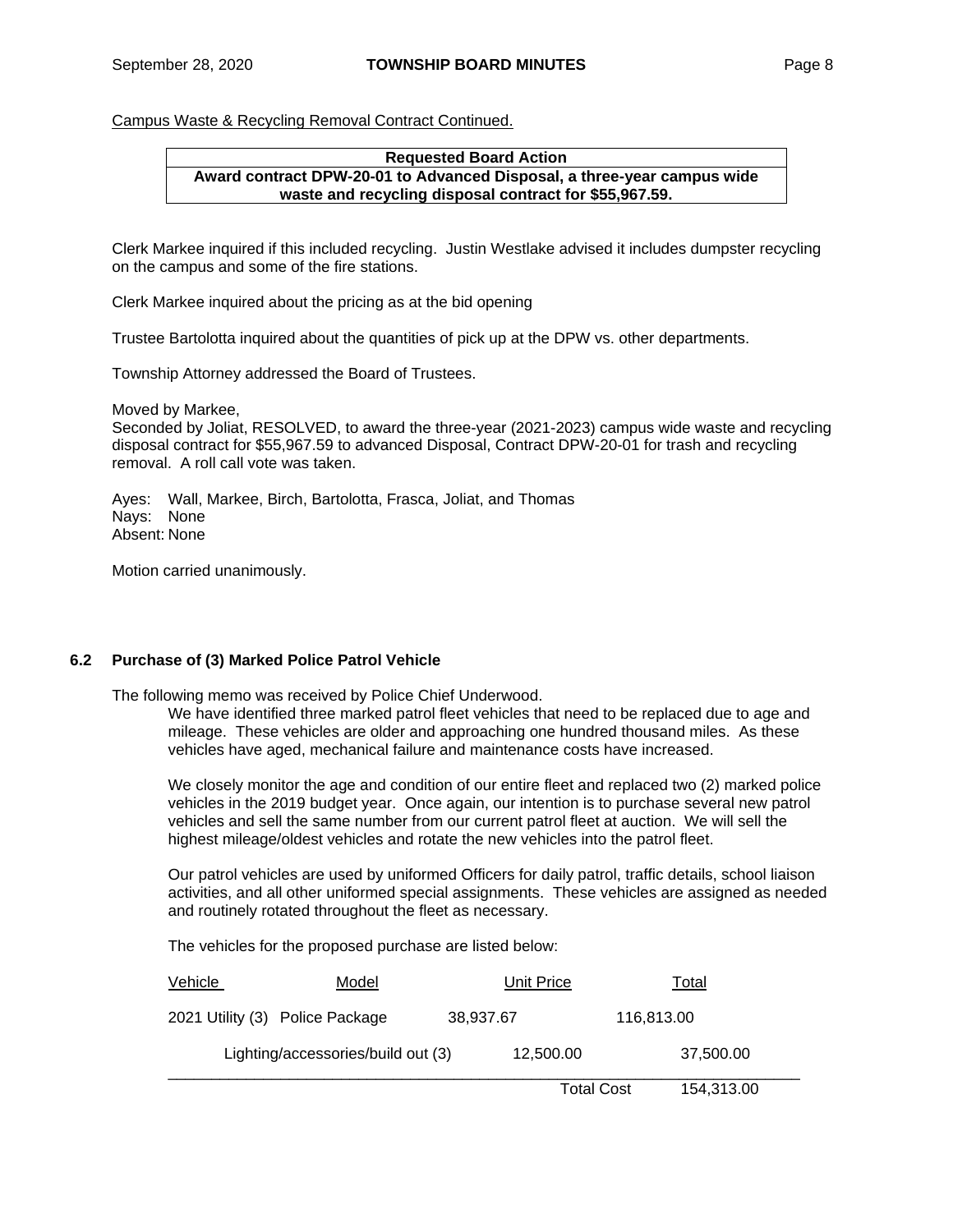### Purchase of (3) Marked Police Patrol Vehicle Continued.

The vehicles listed above will be purchased through the cooperative bid process on an existing contract. The vehicle build-out will be done by Cynergy Products, an approved Township solesource provider.

### *Funds are available for this purchase as follows:*

## *Line item: 20730-97136 (2021) 116,813.00 Line item: 20830-97136PDSM 37,500.00*

The manufacturer cuts off production of these vehicles in December, making it necessary to place our order in the third quarter of 2020. We will take delivery and make payment in the first quarter of 2021.

The Special Assessment District passed in 2018 provides for police vehicle funding each year. We expect the 2021 police budget will earmark 116,813.00 in line item 20730-97136 as described above. The remainder of the purchase, 37,500.00, will be covered using restricted-use state drug forfeiture funds.

We understand the 2021 budget has not been adopted as of this date and purchase approval using funds from that future budget cannot be granted. Our request is two-fold. First, that this honorable body approve the above described expenditure in the amount of \$154,313.00. Funding for the entire purchase is currently available in the restricted-use state drug forfeiture fund, account #20830-97136PDSM. Second, when the vehicles are delivered in the first quarter of 2021 and that approved budget is in place, that a journal entry change be approved in the amount of 116,813.00 from 20830-97136PDSM to 20730-97136, to reflect the two separate line item amounts stated above.

Thank you in advance for your consideration. If you have any questions, please don't hesitate to contact me.

Clerk Markee clarified the expenditure amount and account numbers.

Moved by Bartolotta,

Seconded by Birch, RESOLVED, to approve the purchase of three marked patrol vehicles. A roll call vote was taken.

Ayes: Wall, Markee, Birch, Bartolotta, Frasca, Joliat, and Thomas Nays: None Absent: None

Motion carried unanimously.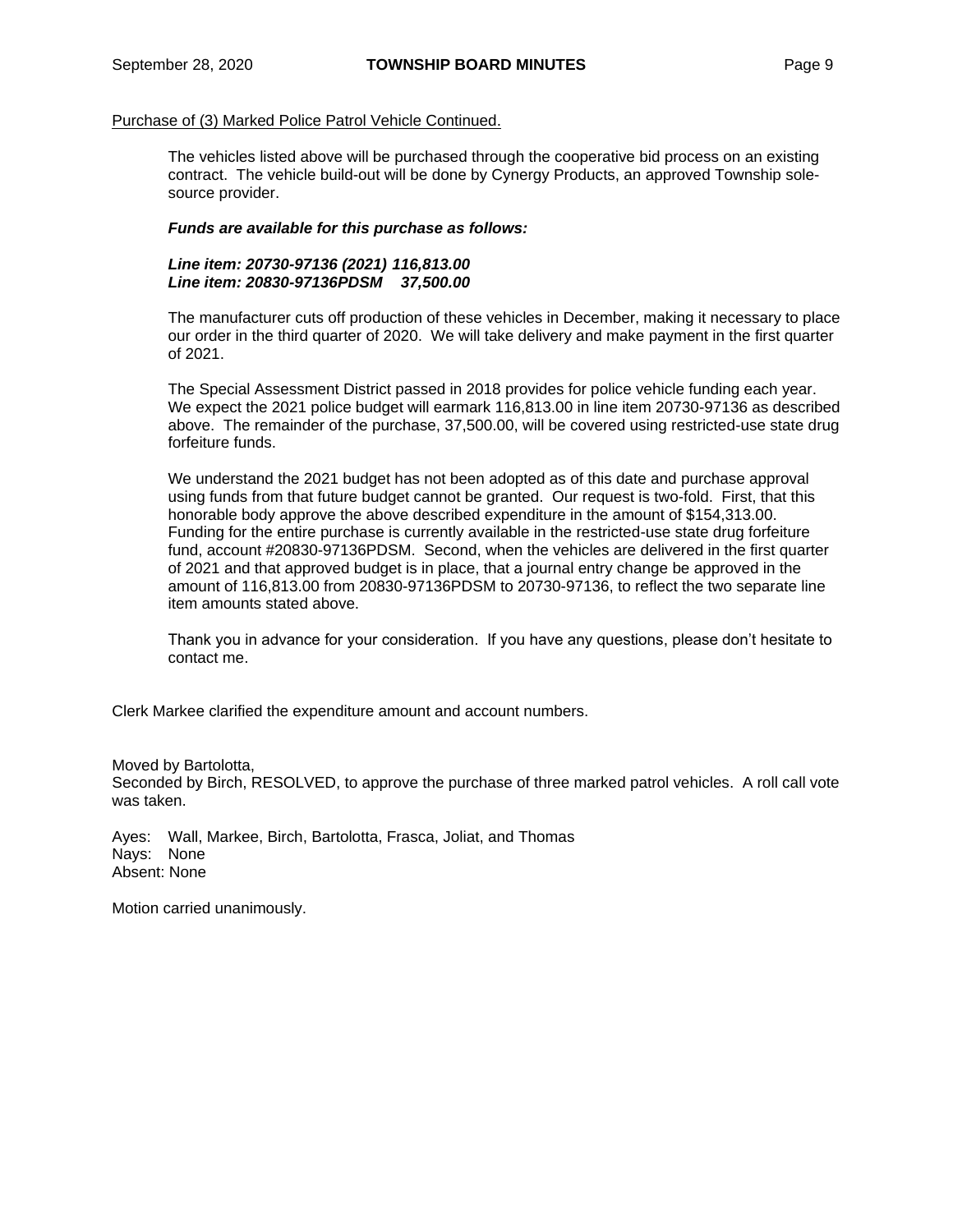# **6.3 Request for Authorization of Waterford Township-DTE LED Streetlight Conversion Agreement**

The following memo was received by Rob Merinsky, Development Services Director.

The Development Services Department has been communicating with staff from the DTE Community Lighting division regarding a potential streetlight conversion project in which DTE would furnish, install, operate and maintain 285 new LED fixtures, which would replace the same number of older, inefficient fixtures in a project area located in the southeasterly corner of the Township (see map below). The Township has worked with DTE in the past to convert streetlight fixtures along Dixie Highway and Highland Road.

Because of our recent discussion, DTE has submitted the attached project agreement for the Board's consideration. Per DTE's attached cover letter, the estimated project cost, list of project benefit(s), and payback (or Return on Investment, ROI) are as follows.

## **Project Estimate Breakdown**

| <b>Project Cost</b>                   | \$74,458.00   |
|---------------------------------------|---------------|
| Less DTE Contribution                 | (\$16,445.00) |
| <b>Total Upfront Cost</b>             | \$58,013.00   |
| Est. Rebate Issued After Construction | \$9,748.00    |
| Final Cost to Convert after Rebate    | \$48,265.00   |
| <b>Current Annual Invoice</b>         | \$92,914.44   |
| <b>Future Annual Invoice</b>          | \$52,189.68   |
| <b>Annual Savings</b>                 | \$40,724.76   |
| Payback                               | 1.19 years    |

Note all 285 streetlights are within streetlight special assessment districts previously established by the Township. Further, staff has determined that 143 of the 285 streetlights are also located within a CDBG target area (i.e. in the Huron Gardens subdivision). This is mentioned because the Township Board previously allocated CDBG funds towards such a streetlight conversion project as part of Waterford Township' s CDBG PY 46 Annual Action Plan (AAP) that was recently approved by the U.S. Department of Housing and Urban Development. Therefore, the total upfront cost (\$58,013) for this project can be split between CDBG and the general fund.

In summary, staff believes that the conversion project will provide high quality lighting within an area that warrants investment at a lower cost, and, ultimately will decrease the Township's carbon footprint. Further, having CDBG funds on top of the generous contribution from DTE (\$16,445), the Township's initial commitment towards this project becomes very reasonable. Therefore, staff is recommending that the Board:

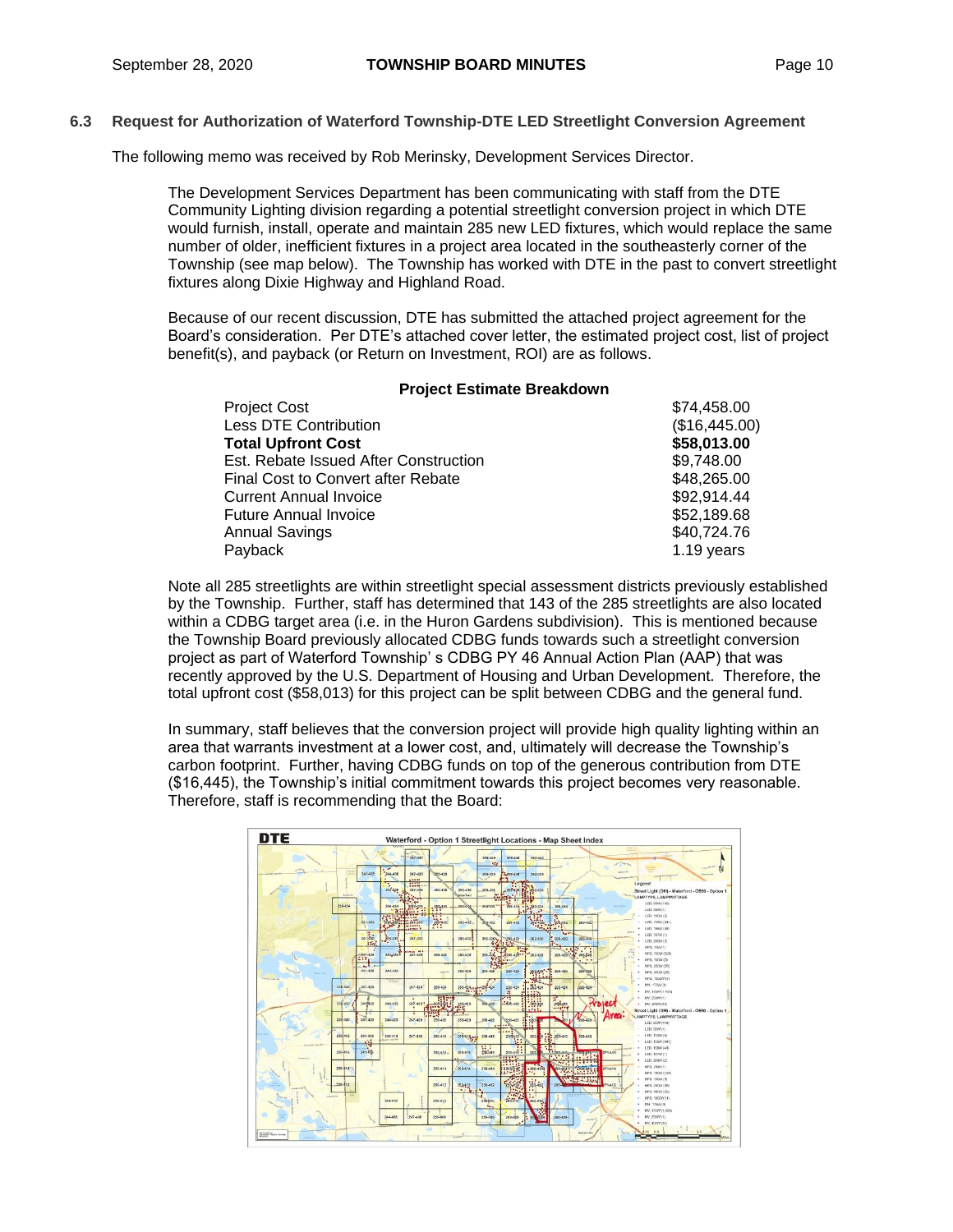## Request for Authorization of Waterford Township-DTE LED Streetlight Conversion Agreement

- 1) Pass a motion authorizing the Township Supervisor to sign the enclosed Purchase Agreement prepared by DTE for this project.
- 2) Direct staff to allocate \$29,006.50 out of the 2020 Improvement & Revolving fund to go along with \$29,006.50 out of funds previously allocated under the Township's CDBG PY 46 Annual Action Plan to cover the **\$58,013** expenditure as cited in the agreement.
- 3) If you have any questions or require additional information, please contact me via telephone at (248) 674-6247 or via e-mail at [rmerinsky@waterfordmi.gov.](mailto:rmerinsky@waterfordmi.gov.)

Mr. Merinsky addressed the Board of Trustees.

Moved by Bartolotta,

Seconded by Frasca, RESOLVED, to authorizing the Township Supervisor to sign the enclosed Purchase Agreement prepared by DTE for this project; furthermore, to direct staff to allocate \$29,006.50 out of the 2020 Improvement & Revolving fund to go along with \$29,006.50 out of funds previously allocated under the Township's CDBG PY 46 Annual Action Plan to cover the \$58,013.00 expenditure as cited in the agreement. A roll call vote was taken.

Ayes: Wall, Markee, Birch, Bartolotta, Frasca, Joliat and Thomas Nays: None Absent: None

Motion carried unanimously.

## **6.4 Delinquent Residential Waste Hauler Billings Request to Transfer to 2020 Winter Tax Roll**

Trustee Joliat read the following resolution.

#### **CHARTER TOWNSHIP OF WATERFORD RESOLUTION APPROVING PLACEMENT OF DELINQUENT WASTE HAULER CHARGES TO TAX ROLL AND WINTER 2020 TAX BILLS**

# **RECITALS**

- **A.** Section 9-067 of the Waterford Charter Township Code ("Ordinance"), **Delinquent charges inclusion on tax bills and tax roll,** allows GFL Environmental USA, Inc. "GFL"), the designated residential waste hauler servicing Waterford Township municipal residential customers, to request that the Township place the amount of any delinquent invoices and late payment penalties for each residential premises that have not been paid, on the tax roll and December tax bill as provided in Section 1-014 of the Waterford Township Code of Ordinances.
- **B.** Delinquent charges subject to inclusion on tax bills and the tax roll include amounts that were due for the March 30, 2020 – June 30, 2020 and July 1, 2020 to September 30, 2020, service periods and residents with delinquent balances as of July 31, 2020, have been mailed a notice that the delinquent charges would be transferred to the winter tax bills and tax roll if not paid.
- **C.** Attached to this resolution is an Affidavit signed by an authorized representative of GFL attesting to the accuracy of the list of delinquent accounts attached to that, detailing the delinquent charges GFL is requesting be placed on the tax roll and tax bills.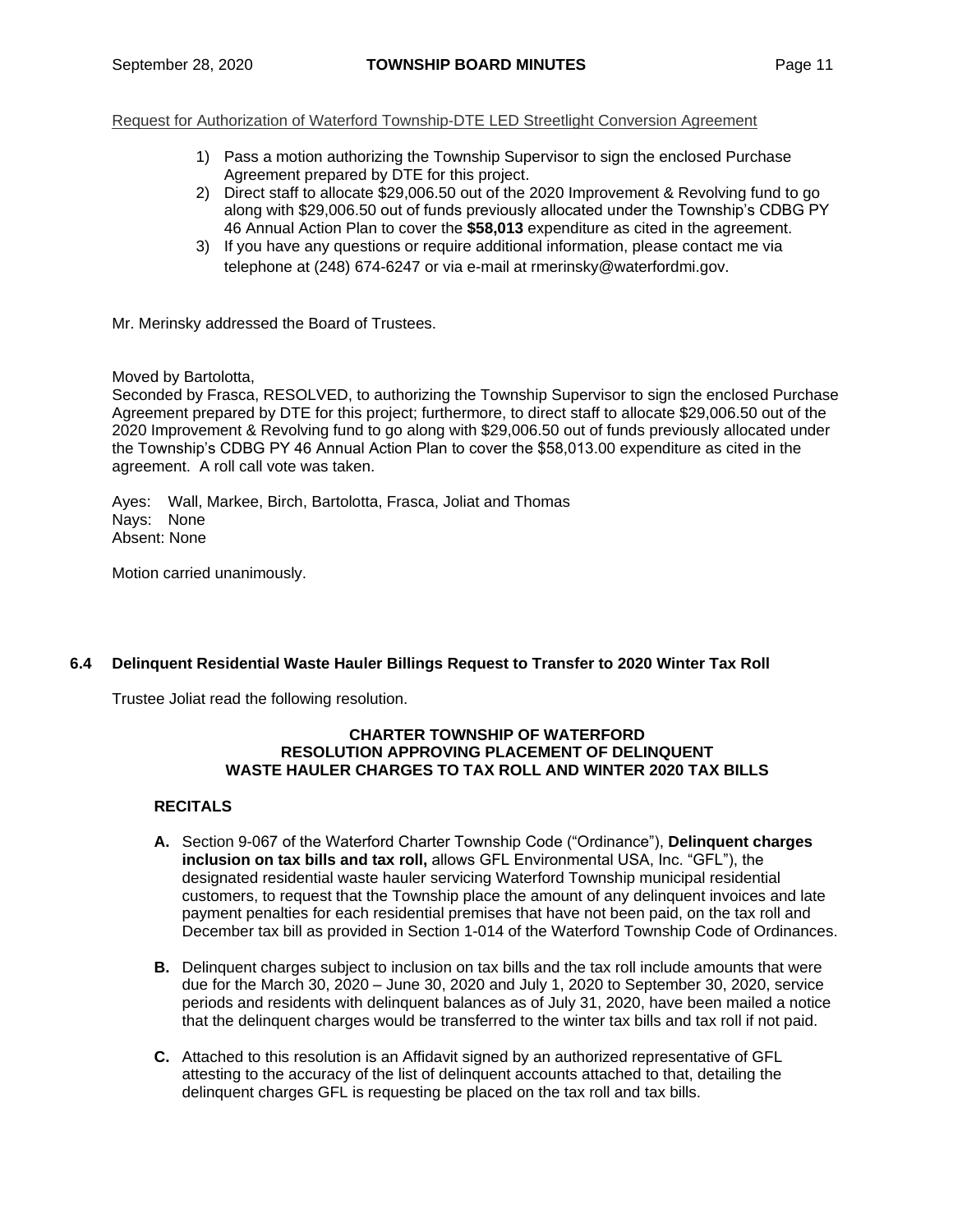### Delinquent Residential Waste Hauler Billings Request to Transfer to 2020 Winter Tax Roll Continued.

**D.** Considering that the COVID-19 State of Emergency has existed during the entire period GFL has been providing the services for which the delinquent charges have accrued and that this is the first year of GFL serving as the Township's designated residential waste hauler, in adopting this Resolution, the Township Board of Trustees is exercising its authority under Section 1-015 of the Waterford Township Code of Ordinances to grant a variance to all customers on the list of delinquent accounts from the regulation in Section 9-067 that provides for a six (6%) percent penalty on the delinquent charges placed on the tax roll and tax bills for collection.

**IT IS THEREFORE RESOLVED,** that the Charter Township of Waterford Board of Trustees approves the tax transfer request by GFL to place the delinquent invoice charges on the list of delinquent accounts attached to the GFL Affidavit on the tax roll and December 2020 tax bills, which shall be for collection as any other real property tax.

## **CERTIFICATION**

As the Clerk of the Charter Township of Waterford, County of Oakland, Michigan, I hereby certify that this Resolution was adopted at a regular meeting of the Township Board of Trustees on September 28, 2020.

September \_\_\_\_\_, 2020

Kim Markee, Clerk

Moved by Joliat,

Seconded by Bartolotta, RESOLVED, to adopt the Charter Township of Waterford Resolution Approving Placement of Delinquent Waste Hauler Charges to Tax Roll and Winter 2020 Tax Bills. A roll call vote was taken.

Ayes: Wall, Markee, Birch, Bartolotta, Frasca, Joliat, and Thomas Nays: None Absent: None

Motion carried unanimously.

## **6.5 Public Comments limited to Three (3) Minutes per Speaker**

Supervisor Wall stated \*6 to unmute and address the board.

Clerk Markee stated there is no one writing in the chat area.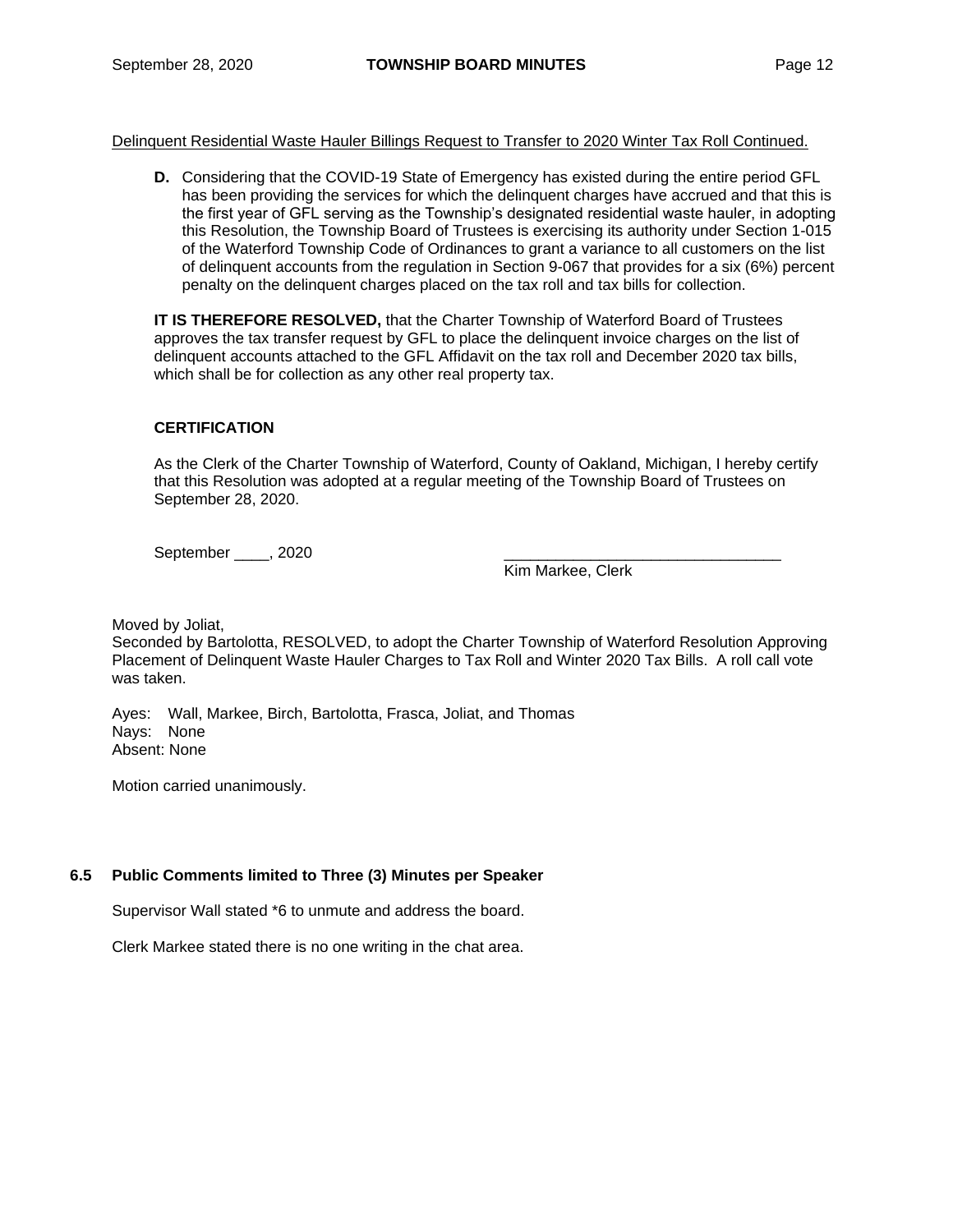# **ADJOURNMENT**

Moved by Markee, Seconded by Birch, RESOLVED, to adjourn the meeting at 6:41 p.m. A roll call vote was taken.

Ayes: Wall, Markee, Birch, Bartolotta, Frasca, Joliat, and Thomas Nays: None Absent: None

Motion carried.

Kim Markee, Clerk

Gary Wall, Supervisor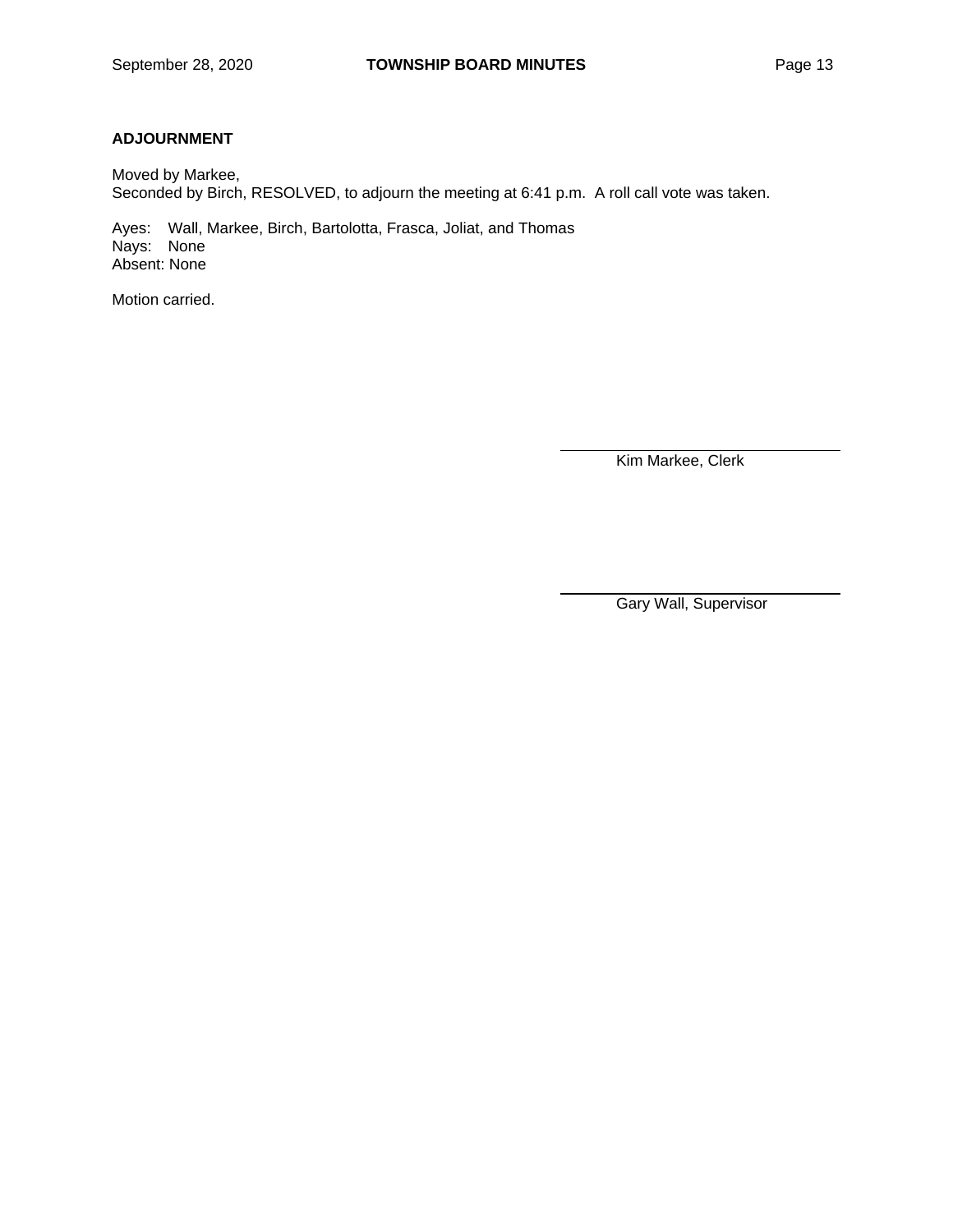| 09/22/2020 11:11 | WATERFORD TOWNSHIP               |
|------------------|----------------------------------|
| llievois         | AP CHECK RECONCILIATION REGISTER |

FOR: Uncleared

| CHECK # CHECK DATE TYPE VENDOR NAME         |  |                                                                                                                    | UNCLEARED  | CLEARED BATCH CLEAR DATE |  |  |
|---------------------------------------------|--|--------------------------------------------------------------------------------------------------------------------|------------|--------------------------|--|--|
|                                             |  | -------------------------------                                                                                    | . <i>.</i> |                          |  |  |
|                                             |  |                                                                                                                    |            |                          |  |  |
|                                             |  | 291358 09/22/2020 PRINTED 011121 A-C TIRE & SERV CTR<br>291359 09/22/2020 PRINTED 011730 ARROW PRINTING            | 79.95      |                          |  |  |
|                                             |  |                                                                                                                    | 1,089.75   |                          |  |  |
| 291360 09/22/2020 PRINTED 011790 AT&T       |  |                                                                                                                    | 1,694.64   |                          |  |  |
| 291361 09/22/2020 PRINTED 011790 AT&T       |  |                                                                                                                    | 2,034.35   |                          |  |  |
|                                             |  | 291362 09/22/2020 PRINTED 013685 APPLIED IMAGING                                                                   | 1,748.08   |                          |  |  |
|                                             |  | 291363 09/22/2020 PRINTED 013840 AUTO-OWNERS INSURANCE                                                             | 1,523.00   |                          |  |  |
|                                             |  | 291364 09/22/2020 PRINTED 014472 ALPHA DIRECTIONAL BORING                                                          | 3,000.00   |                          |  |  |
|                                             |  | 291365 09/22/2020 PRINTED 021079 BAKER & TAYLOR BOOKS<br>291366 09/22/2020 PRINTED 021510 BLUE CROSS & BLUE SHIELD | 2,776.89   |                          |  |  |
|                                             |  |                                                                                                                    | 185,888.66 |                          |  |  |
|                                             |  | 291367 09/22/2020 PRINTED 023068 K & Q LAW, PC                                                                     | 400.00     |                          |  |  |
| 291368 09/22/2020 PRINTED 023248 GARY BERG  |  |                                                                                                                    | 1,350.00   |                          |  |  |
|                                             |  | 291369 09/22/2020 PRINTED 023456 BLACKBURN MFG CO                                                                  | 531.48     |                          |  |  |
|                                             |  | 291370 09/22/2020 PRINTED 023492 BLUEBEAM INC                                                                      | 4,480.00   |                          |  |  |
|                                             |  | 291371 09/22/2020 PRINTED 023602 BOUND TREE MEDICAL LLC                                                            | 38.00      |                          |  |  |
|                                             |  | 291372 09/22/2020 PRINTED 023733 BREATHING AIR SYSTEMS                                                             | 1,105.89   |                          |  |  |
|                                             |  | 291373 09/22/2020 PRINTED 031933 FARID ISHAC                                                                       | 2,550.00   |                          |  |  |
|                                             |  | 291374 09/22/2020 PRINTED 041192 CDW GOVERNMENT INC                                                                | 8,812.00   |                          |  |  |
|                                             |  | 291375 09/22/2020 PRINTED 041316 CHICAGO MOVIES TOURS & TA                                                         | 150.00     |                          |  |  |
|                                             |  | 291376 09/22/2020 PRINTED 041495 CMP DISTRIBUTORS INC                                                              | 29,800.00  |                          |  |  |
|                                             |  | 291377 09/22/2020 PRINTED 043626 CONSUMERS ENERGY                                                                  | 155.86     |                          |  |  |
|                                             |  | 291378 09/22/2020 PRINTED 053215 DELTA DENTAL                                                                      | 44,539.46  |                          |  |  |
| 291379 09/22/2020 PRINTED 053253 DTE ENERGY |  |                                                                                                                    | 12,877.65  |                          |  |  |
|                                             |  | 291380 09/22/2020 PRINTED 053389 LUNGHAMER GMC INC                                                                 | 1,781.92   |                          |  |  |
|                                             |  | 291381 09/22/2020 PRINTED 053848 MARC DUTTON IRRIGATION IN                                                         | 1,100.00   |                          |  |  |
|                                             |  | 291382 09/22/2020 PRINTED 063546 ENABLE POINT INC                                                                  | 572.00     |                          |  |  |
|                                             |  | 291383 09/22/2020 PRINTED 063708 RICHARD ERICKSON                                                                  | 140.00     |                          |  |  |
|                                             |  | 291384 09/22/2020 PRINTED 063941 EXCEL INDUSTRIAL ELECTRON                                                         | 416.00     |                          |  |  |
|                                             |  | 291385 09/22/2020 PRINTED 064008 ELECTRONIC MONITORING SYS                                                         | 719.75     |                          |  |  |
|                                             |  | 291386 09/22/2020 PRINTED 073932 CHRISTOPHER WEBSTER                                                               | 200.00     |                          |  |  |
|                                             |  | 291387 09/22/2020 PRINTED 083373 FIRESTONE TIRE & SERV CTR                                                         | 392.52     |                          |  |  |
|                                             |  | 291388 09/22/2020 PRINTED 083580 FORSTER BROTHERS                                                                  | 36.00      |                          |  |  |
|                                             |  | 291389 09/22/2020 PRINTED 083836 KENNETH E FUERST                                                                  | 60.00      |                          |  |  |
|                                             |  | 291390 09/22/2020 PRINTED 093025 GALE/CENGAGE LEARNING                                                             | 571.85     |                          |  |  |
|                                             |  | 291391 09/22/2020 PRINTED 093210 GENESEE VALLEY VAULT INC                                                          | 575.00     |                          |  |  |
|                                             |  | 291392 09/22/2020 PRINTED 093451 GLOBAL OFFICE SOLUTIONS                                                           | 2,138.55   |                          |  |  |
| 291393 09/22/2020 PRINTED 093705 GRAINGER   |  |                                                                                                                    | 1,001.74   |                          |  |  |
|                                             |  | 291394 09/22/2020 PRINTED 093823 GREEN MEADOWS LAWNSCAPE,                                                          | 20,480.00  |                          |  |  |
|                                             |  | 291395 09/22/2020 PRINTED 093833 GUARDIAN ENVIRONMENTAL SE                                                         | 348.00     |                          |  |  |
|                                             |  | 291396 09/22/2020 PRINTED 093840 LOOMIS FARGO & CO                                                                 | 873.06     |                          |  |  |
|                                             |  | 291397 09/22/2020 PRINTED 093863 GREAT LAKES WATER AUTHORI                                                         | 2,963.18   |                          |  |  |
| 291398 09/22/2020 PRINTED 101950 HYDRO CORP |  |                                                                                                                    | 3,067.00   |                          |  |  |
|                                             |  | 291399 09/22/2020 PRINTED 103018 DERWOOD HAINES JR                                                                 | 950.00     |                          |  |  |
|                                             |  | 291400 09/22/2020 PRINTED 103252 KATHY HEPLER                                                                      | 60.00      |                          |  |  |
|                                             |  | 291401 09/22/2020 PRINTED 103584 JOHN H HOLMES                                                                     | 700.00     |                          |  |  |
|                                             |  | 291402 09/22/2020 PRINTED 113542 INGRAM LIBRARY SERVICES                                                           | 98.58      |                          |  |  |
|                                             |  | 291403 09/22/2020 PRINTED 121011 J&B MEDICAL SUPPLY                                                                | 1,139.53   |                          |  |  |
|                                             |  | 291404 09/22/2020 PRINTED 123585 CHARESA JOHNSON                                                                   | 370.00     |                          |  |  |
|                                             |  | 291405 09/22/2020 PRINTED 143022 TODD KALUZNY                                                                      | 332.00     |                          |  |  |
|                                             |  | 291406 09/22/2020 PRINTED 143600 SCOTT C KOZAK                                                                     | 225.00     |                          |  |  |
|                                             |  | 291407 09/22/2020 PRINTED 143837 JASON KUCMIERZ                                                                    | 323.50     |                          |  |  |
|                                             |  | 291408 09/22/2020 PRINTED 153367 LIBRARY NETWORK, THE                                                              | 8,107.78   |                          |  |  |
|                                             |  | 291409 09/22/2020 PRINTED 161073 LORRAINE MACKO                                                                    | 81.81      |                          |  |  |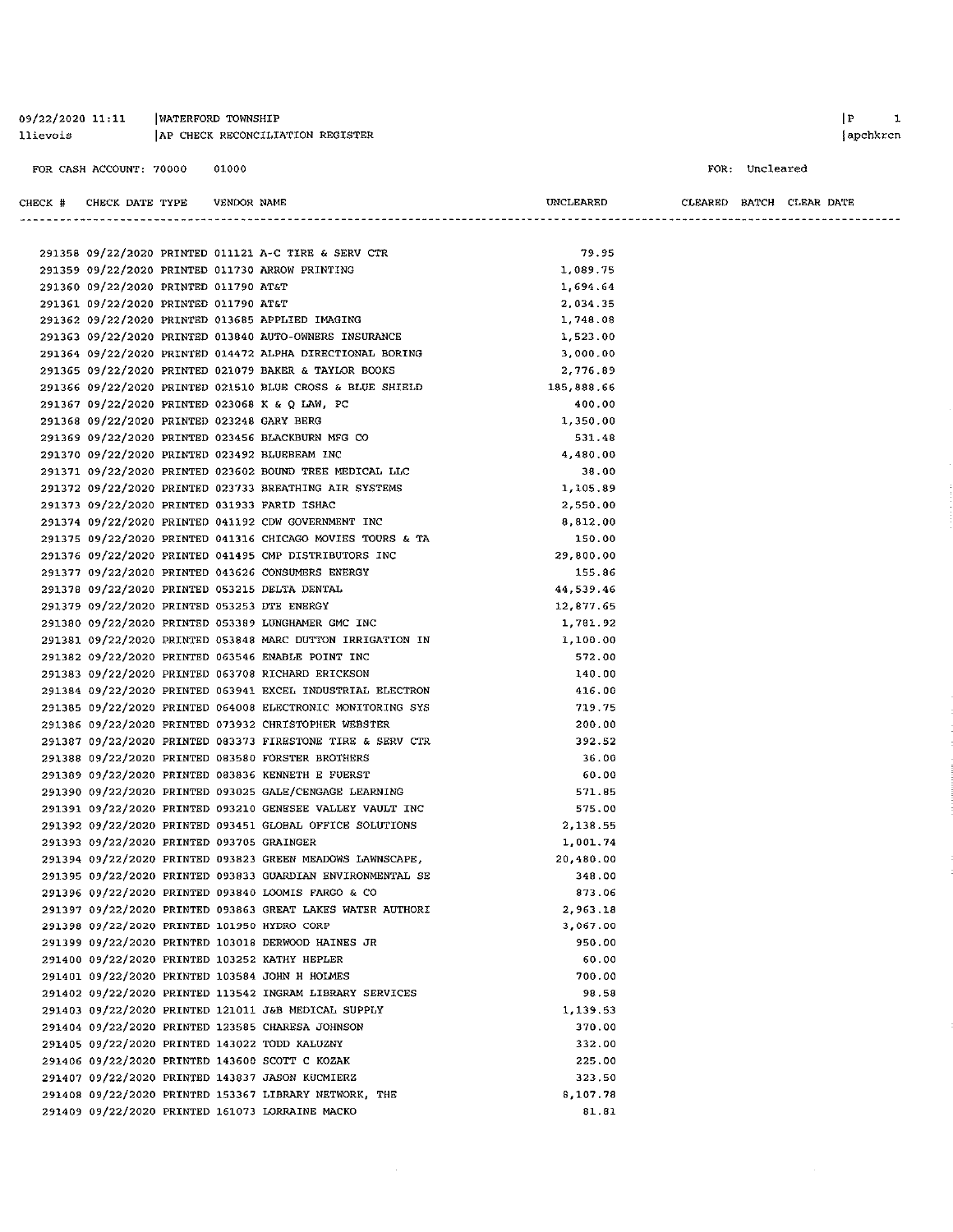| 09/22/2020 11:11 | WATERFORD TOWNSHIP               |
|------------------|----------------------------------|
| llievois         | AP CHECK RECONCILIATION REGISTER |
|                  |                                  |

FOR: Uncleared

| CHECK # CHECK DATE TYPE    VENDOR NAME           |  |                                                            |  | UNCLEARED  |  | CLEARED BATCH CLEAR DATE |  |  |
|--------------------------------------------------|--|------------------------------------------------------------|--|------------|--|--------------------------|--|--|
|                                                  |  |                                                            |  |            |  |                          |  |  |
|                                                  |  |                                                            |  |            |  |                          |  |  |
|                                                  |  | 291410 09/22/2020 PRINTED 161491 ROBERT L MORRIS JR        |  | 450.00     |  |                          |  |  |
| 291411 09/22/2020 PRINTED 163082 HYLAND SOFTWARE |  |                                                            |  | 2,337.53   |  |                          |  |  |
|                                                  |  | 291412 09/22/2020 PRINTED 163107 MADISON GENERATOR SERVICE |  | 309.00     |  |                          |  |  |
| 291413 09/22/2020 PRINTED 163476 MIDWEST TAPE    |  |                                                            |  | 2,029.92   |  |                          |  |  |
|                                                  |  | 291414 09/22/2020 PRINTED 163485 PAULETTE MICHEL LOFTIN    |  | 50.00      |  |                          |  |  |
| 291415 09/22/2020 PRINTED 163489 DAVE MILLER LLC |  |                                                            |  | 114.00     |  |                          |  |  |
|                                                  |  | 291416 09/22/2020 PRINTED 163508 FERGUSON WATERWORKS #3386 |  | 5,730.00   |  |                          |  |  |
|                                                  |  | 291417 09/22/2020 PRINTED 164387 MIKES CLEARWATER HARVESTI |  | 8,137.00   |  |                          |  |  |
|                                                  |  | 291418 09/22/2020 PRINTED 174456 STATE OF MICHIGAN         |  | 100.00     |  |                          |  |  |
| 291419 09/22/2020 PRINTED 193882 OVERDRIVE, INC. |  |                                                            |  | 1,483.66   |  |                          |  |  |
|                                                  |  | 291420 09/22/2020 PRINTED 204665 OAKLAND COUNTY TREASURER  |  | 743,858.07 |  |                          |  |  |
|                                                  |  | 291421 09/22/2020 PRINTED 211004 POWERBRITE OF MICHIGAN IN |  | 705.03     |  |                          |  |  |
|                                                  |  | 291422 09/22/2020 PRINTED 211016 PLM LAKE & LAND MANAGEMEN |  | 9,045.33   |  |                          |  |  |
| 291423 09/22/2020 PRINTED 213251 LAURA PETRUSHA  |  |                                                            |  | 60.00      |  |                          |  |  |
| 291424 09/22/2020 PRINTED 213454 NANCY PLASTERER |  |                                                            |  | 457.00     |  |                          |  |  |
| 291425 09/22/2020 PRINTED 213624 POLLARDWATER    |  |                                                            |  | 884.01     |  |                          |  |  |
|                                                  |  | 291426 09/22/2020 PRINTED 241008 RKA PETROLEUM COMPANIES,  |  | 1,194.37   |  |                          |  |  |
|                                                  |  | 291427 09/22/2020 PRINTED 243206 RECORDED BOOKS LLC        |  | 136.03     |  |                          |  |  |
|                                                  |  | 291428 09/22/2020 PRINTED 251234 SECREST WARDLE LYNCH HAMP |  | 12,500.00  |  |                          |  |  |
|                                                  |  | 291429 09/22/2020 PRINTED 251790 STATE WIRE & TERMINAL INC |  | 240.77     |  |                          |  |  |
|                                                  |  | 291430 09/22/2020 PRINTED 251964 RS TECHNICAL SERVICES INC |  | 2,060.55   |  |                          |  |  |
|                                                  |  | 291431 09/22/2020 PRINTED 253153 SCOTT LAKE IMPROVEMENT AS |  | 1,238.01   |  |                          |  |  |
| 291432 09/22/2020 PRINTED 253388 SIMPLY TIDY     |  |                                                            |  | 150.00     |  |                          |  |  |
| 291433 09/22/2020 PRINTED 253400 KATHRYN SIMMONS |  |                                                            |  | 425.00     |  |                          |  |  |
| 291434 09/22/2020 PRINTED 253954 SYMBOL ARTS     |  |                                                            |  | 240.00     |  |                          |  |  |
|                                                  |  | 291435 09/22/2020 PRINTED 263255 TESTAMERICA LABORATORIES  |  | 286.80     |  |                          |  |  |
|                                                  |  | 291436 09/22/2020 PRINTED 271016 US BANK EQUIPMENT FINANCE |  | 97.66      |  |                          |  |  |
|                                                  |  | 291437 09/22/2020 PRINTED 271016 US BANK EQUIPMENT FINANCE |  | 153.16     |  |                          |  |  |
|                                                  |  | 291438 09/22/2020 PRINTED 271481 UNITED STATES LIABILITY I |  | 972.00     |  |                          |  |  |
| 291439 09/22/2020 PRINTED 271670 UPS FREIGHT     |  |                                                            |  | 95.00      |  |                          |  |  |
| 291440 09/22/2020 PRINTED 271764 U S POSTMASTER  |  |                                                            |  | 2,000.00   |  |                          |  |  |
| 291441 09/22/2020 PRINTED 271764 U S POSTMASTER  |  |                                                            |  | 3,000.00   |  |                          |  |  |
| 291442 09/22/2020 PRINTED 271764 U S POSTMASTER  |  |                                                            |  | 3,600.00   |  |                          |  |  |
| 291443 09/22/2020 PRINTED 271765 USA BLUEBOOK    |  |                                                            |  | 357.37     |  |                          |  |  |
| 291444 09/22/2020 PRINTED 273533 UNIFIRST CORP   |  |                                                            |  | 720.58     |  |                          |  |  |
| 291445 09/22/2020 PRINTED 281009 VGWF 405, LLC   |  |                                                            |  | 2,775.00   |  |                          |  |  |
|                                                  |  | 291446 09/22/2020 PRINTED 293079 WATER LANDSCAPES LLC      |  | 850.00     |  |                          |  |  |
|                                                  |  | 291447 09/22/2020 PRINTED 304930 WATERFORD TOWNSHIP DPW    |  | 1,088.60   |  |                          |  |  |
| 291448 09/22/2020 PRINTED 500246 MI MED INC      |  |                                                            |  | 335.88     |  |                          |  |  |
|                                                  |  |                                                            |  |            |  |                          |  |  |

91 CHECKS

CASH ACCOUNT TOTAL

1,166,717.76

 $.00$ 

K Mm Markee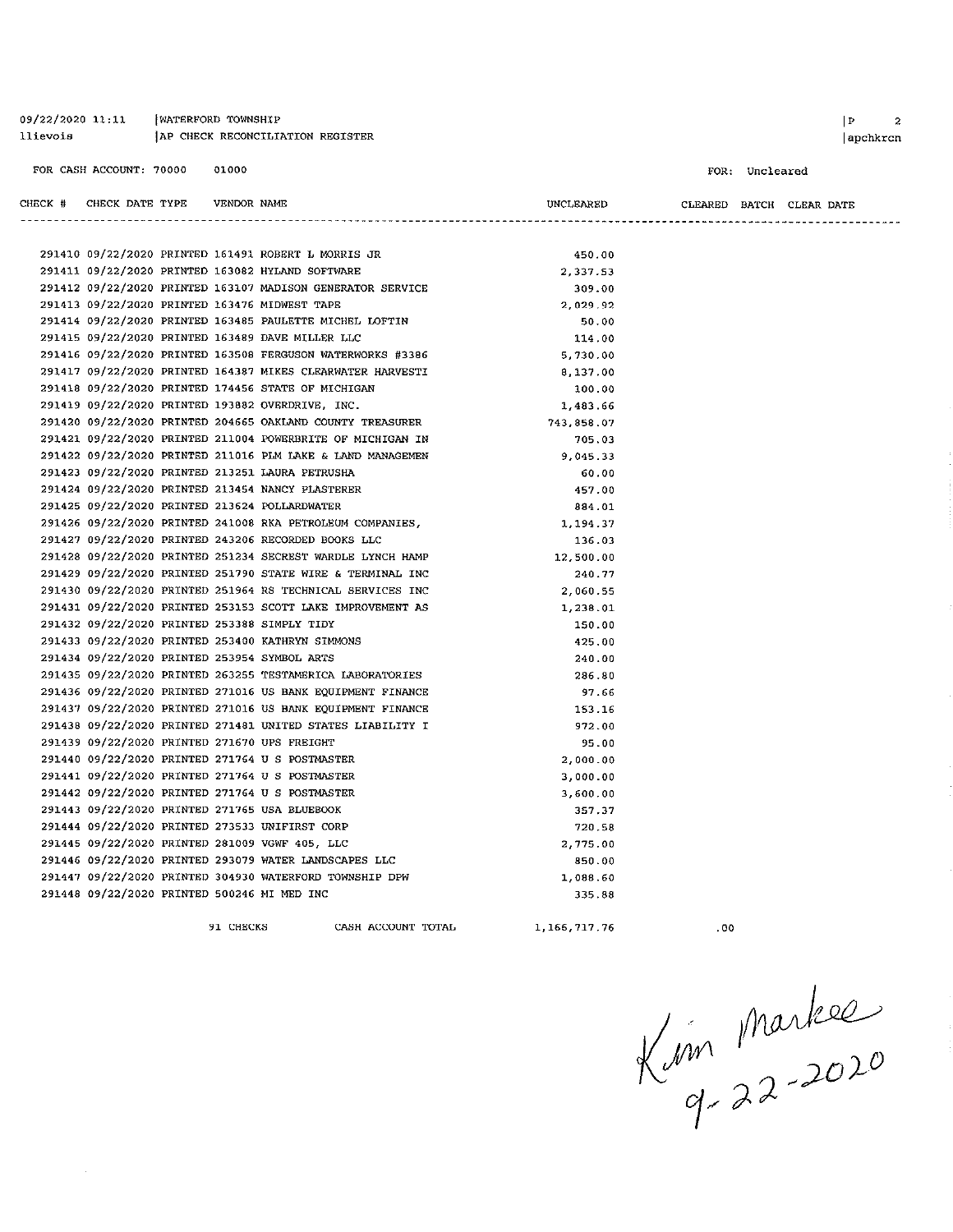Checks Already Mailed.

WATERFORD TOWNSHIP

291317 09/15/2020 PRINTED 143586 KONE INC

291319 09/15/2020 PRINTED 151076 MARIA LAUINGER

291318 09/15/2020 PRINTED 151011 LTM AUTO TRUCK AND TRAILE

291320 09/15/2020 PRINTED 161014 MI MUNICIPAL RISK MGMNT

291321 09/15/2020 PRINTED 163095 MAZZA AUTO PARTS INC

291322 09/15/2020 PRINTED 163139 DEBORAH H MCKELVY

09/22/2020 11:12

|                                     | AP CHECK RECONCILIATION REGISTER<br>llievois |  |       |                                                            |            | apchkrcn                 |                |  |
|-------------------------------------|----------------------------------------------|--|-------|------------------------------------------------------------|------------|--------------------------|----------------|--|
| FOR CASH ACCOUNT: 70000             |                                              |  | 01000 |                                                            |            |                          | FOR: Uncleared |  |
| CHECK # CHECK DATE TYPE VENDOR NAME |                                              |  |       |                                                            | UNCLEARED  | CLEARED BATCH CLEAR DATE |                |  |
|                                     |                                              |  |       |                                                            |            |                          |                |  |
|                                     |                                              |  |       | 291271 09/15/2020 PRINTED 011700 AQUA-WEED CONTROL INC     | 7,743.19   |                          |                |  |
|                                     |                                              |  |       | 291272 09/15/2020 PRINTED 011730 ARROW PRINTING            | 483.00     |                          |                |  |
|                                     |                                              |  |       | 291273 09/15/2020 PRINTED 013198 ADVANCED DISPOSAL         | 1,969.74   |                          |                |  |
|                                     |                                              |  |       | 291274 09/15/2020 PRINTED 013666 APOLLO FIRE APPARATUS     | 135.00     |                          |                |  |
|                                     |                                              |  |       | 291275 09/15/2020 PRINTED 013685 APPLIED IMAGING           | 1,989.00   |                          |                |  |
|                                     |                                              |  |       | 291276 09/15/2020 PRINTED 021079 BAKER & TAYLOR BOOKS      | 608.86     |                          |                |  |
|                                     |                                              |  |       | 291277 09/15/2020 PRINTED 023602 BOUND TREE MEDICAL LLC    | 396.00     |                          |                |  |
|                                     |                                              |  |       | 291278 09/15/2020 PRINTED 023872 BUSSARD APPL PARTS INC    | - 25.77    |                          |                |  |
|                                     |                                              |  |       | 291279 09/15/2020 PRINTED 030055 T4 PROPERTIES LLC         | 100.00     |                          |                |  |
|                                     |                                              |  |       | 291280 09/15/2020 PRINTED 030079 JC DEVELOPMENT LLC        | 400.00     |                          |                |  |
|                                     |                                              |  |       | 291281 09/15/2020 PRINTED 030080 BRANDON WIGGINS           | 100.00     |                          |                |  |
|                                     |                                              |  |       | 291282 09/15/2020 PRINTED 031160 CREATIVE DESIGNS & SIGNS  | 100.00     |                          |                |  |
|                                     |                                              |  |       | 291283 09/15/2020 PRINTED 031635 PMG BUILDING INC          | 400.00     |                          |                |  |
|                                     |                                              |  |       | 291284 09/15/2020 PRINTED 032966 R N CONSTRUCTION          | 100.00     |                          |                |  |
|                                     |                                              |  |       | 291285 09/15/2020 PRINTED 039944 HOME INSPECTION PLUS      | 100.00     |                          |                |  |
|                                     |                                              |  |       | 291286 09/15/2020 PRINTED 039951 FOUNDATION SYSTEMS OF MIC | 200.00     |                          |                |  |
|                                     |                                              |  |       | 291287 09/15/2020 PRINTED 041054 CASS LAKE SHORE CLUB      | 2,310.00   |                          |                |  |
|                                     |                                              |  |       | 291288 09/15/2020 PRINTED 041192 CDW GOVERNMENT INC        | 198.35     |                          |                |  |
|                                     |                                              |  |       | 291289 09/15/2020 PRINTED 041460 CLYDES FRAME & WHEEL SERV | 138.24     |                          |                |  |
|                                     |                                              |  |       | 291290 09/15/2020 PRINTED 043134 CAMBRIDGE CONSULTING GROU | 708.00     |                          |                |  |
|                                     |                                              |  |       | 291291 09/15/2020 PRINTED 043626 CONSUMERS ENERGY          | 505.73     |                          |                |  |
|                                     |                                              |  |       | 291292 09/15/2020 PRINTED 043722 SHARON CRAIN              | 2,302.00   |                          |                |  |
|                                     |                                              |  |       | 291293 09/15/2020 PRINTED 051007 DTE ENERGY                | 73, 242.67 |                          |                |  |
|                                     |                                              |  |       | 291294 09/15/2020 PRINTED 051237 DE-CAL, INC               | 38,500.00  |                          |                |  |
|                                     |                                              |  |       | 291295 09/15/2020 PRINTED 051605 DOUG'S TREE & LAWN CARE S | 360.00     |                          |                |  |
|                                     |                                              |  |       | 291296 09/15/2020 PRINTED 053253 DTE ENERGY                | 12,327.43  |                          |                |  |
|                                     |                                              |  |       | 291297 09/15/2020 PRINTED 053756 DRUG SCREENS PLUS         | 132.00     |                          |                |  |
|                                     |                                              |  |       | 291298 09/15/2020 PRINTED 053848 MARC DUTTON IRRIGATION IN | 1,031.50   |                          |                |  |
|                                     |                                              |  |       | 291299 09/15/2020 PRINTED 063025 EJ USA, INC               | 938.40     |                          |                |  |
|                                     |                                              |  |       | 291300 09/15/2020 PRINTED 063362 ELIZABETH LAKE ESTATES, L | 2,931.00   |                          |                |  |
|                                     |                                              |  |       | 291301 09/15/2020 PRINTED 073317 SCOTT GOOD                | 79.92      |                          |                |  |
|                                     |                                              |  |       | 291302 09/15/2020 PRINTED 073462 COURTNEY LAWRENCE         | 50.00      |                          |                |  |
|                                     |                                              |  |       | 291303 09/15/2020 PRINTED 073512 ALISE MANATINE            | 3,600.00   |                          |                |  |
|                                     |                                              |  |       | 291304 09/15/2020 PRINTED 083466 FLEX ADMINISTRATORS INC   | 1,457.50   |                          |                |  |
|                                     |                                              |  |       | 291305 09/15/2020 PRINTED 083751 FRAIBERG & PERNIE PLLC    | 300.00     |                          |                |  |
|                                     |                                              |  |       | 291306 09/15/2020 PRINTED 093594 GOOSE BUSTERS             | 227.50     |                          |                |  |
|                                     |                                              |  |       | 291307 09/15/2020 PRINTED 093702 JUDITH GRACEY             | 300.00     |                          |                |  |
|                                     |                                              |  |       | 291308 09/15/2020 PRINTED 093705 GRAINGER                  | 860.76     |                          |                |  |
|                                     |                                              |  |       | 291309 09/15/2020 PRINTED 103584 JOHN H HOLMES             | 100.00     |                          |                |  |
|                                     |                                              |  |       | 291310 09/15/2020 PRINTED 103641 HOME CONFINEMENT          | 399.50     |                          |                |  |
|                                     |                                              |  |       | 291311 09/15/2020 PRINTED 113542 INGRAM LIBRARY SERVICES   | 136.18     |                          |                |  |
|                                     |                                              |  |       | 291312 09/15/2020 PRINTED 121003 POWER PLAN                | 67.24      |                          |                |  |
|                                     |                                              |  |       | 291313 09/15/2020 PRINTED 121011 J&B MEDICAL SUPPLY        | 233.78     |                          |                |  |
|                                     |                                              |  |       | 291314 09/15/2020 PRINTED 121300 JGM VALVE CORP            | 34,086.00  |                          |                |  |
|                                     |                                              |  |       | 291315 09/15/2020 PRINTED 123047 ROBERT JAVERY             | 181.38     |                          |                |  |
|                                     |                                              |  |       | 291316 09/15/2020 PRINTED 143019 MARSHA KOSMATKA           | 300.00     |                          |                |  |

 $\begin{array}{ccc} \mid P & \hspace{1.6cm} & \hspace{1.6cm} \textbf{1} \end{array}$ apchkrcn

567.78

85.00

50.97 675.00

9,254.00

24,654.96

 $\alpha$ 

 $\sim$